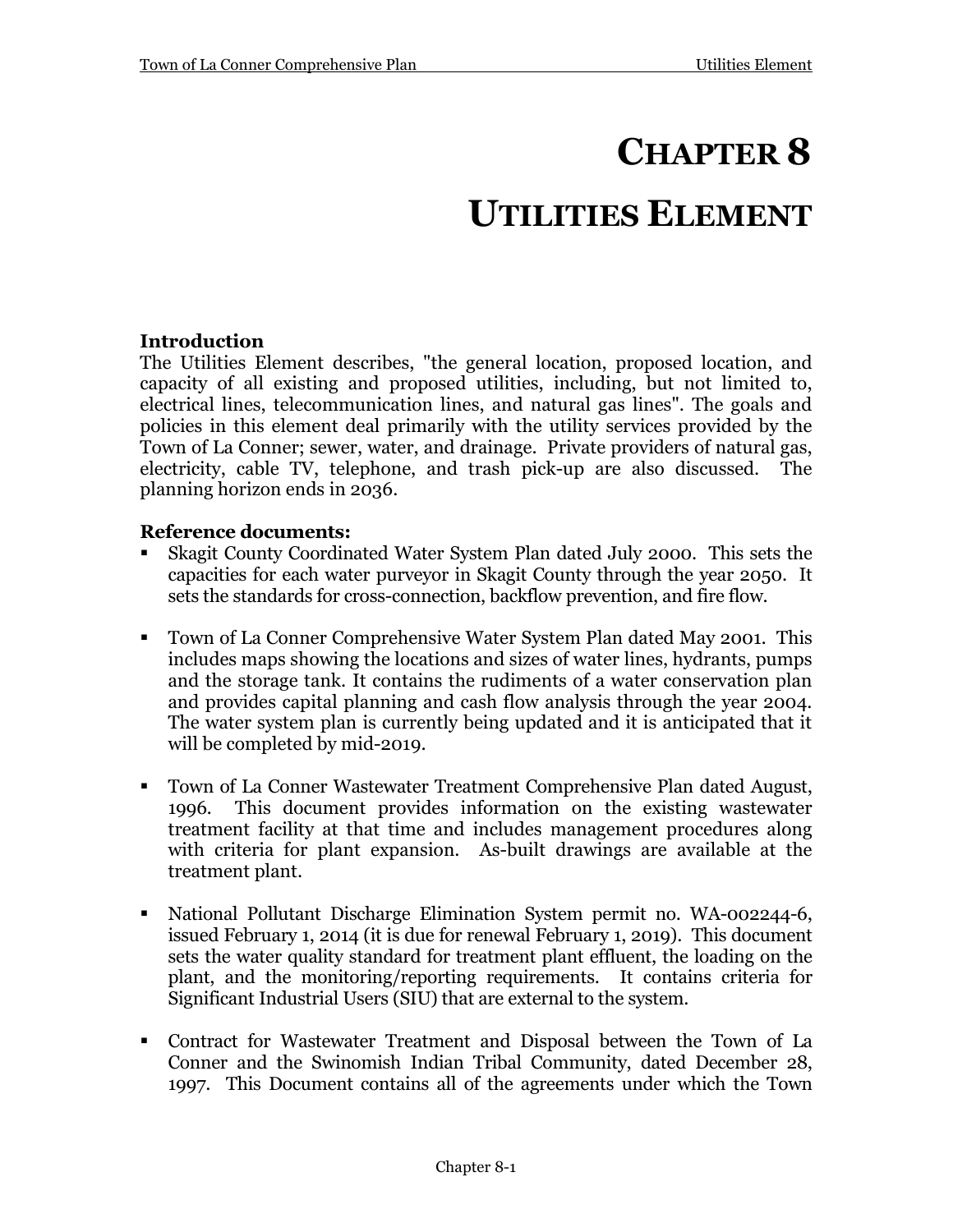serves the Swinomish Indian Reservation as a bulk customer. It runs until December 31, 2096.

Town of La Conner Comprehensive Stormwater Management Plan, 2007.

This chapter is based on RCW 36.70A.020(12): "ensure that those public facilities and services necessary to support development shall be adequate to serve the development at the time the development is available for occupancy and use without decreasing current service levels below locally established minimum standards." This statute is also reflected in the following Countywide Planning Policies:

- Development shall be allowed only when and where all public facilities are adequate, and only when and where such development can be adequately served by regional public services without reducing levels of service elsewhere (CWPP12.6)
- Public facilities and services needed to support development shall be available concurrent with the impacts of development (CWPP 12.7)

The Town of La Conner is committed to implementing the following goals and policies:

#### **GOALS AND POLICIES**

#### **GOAL A**

*Establish objective procedures for assessing the readiness of the Town's utility systems to meet the impacts of a proposed development without degrading existing levels of service.* 

## **Policies**

- **8A-1** Considering the requirements set forth in the Comprehensive Water, Sewer, and Drainage Plans, the Directors of Planning, Wastewater Treatment Plant, and Public Works will recommend to the Town Council, for their adoption, appropriate levels of service for each utility. These levels of service should differentiate between residential, commercial, industrial and agricultural users.
- **8A-2** Assess the capacities of each utility annually and initiate utility plan revisions when projected demand approaches 85% of capacity.
- **8A-3** Document the demand placed on a given utility by a proposed development in a manner prescribed by the Town.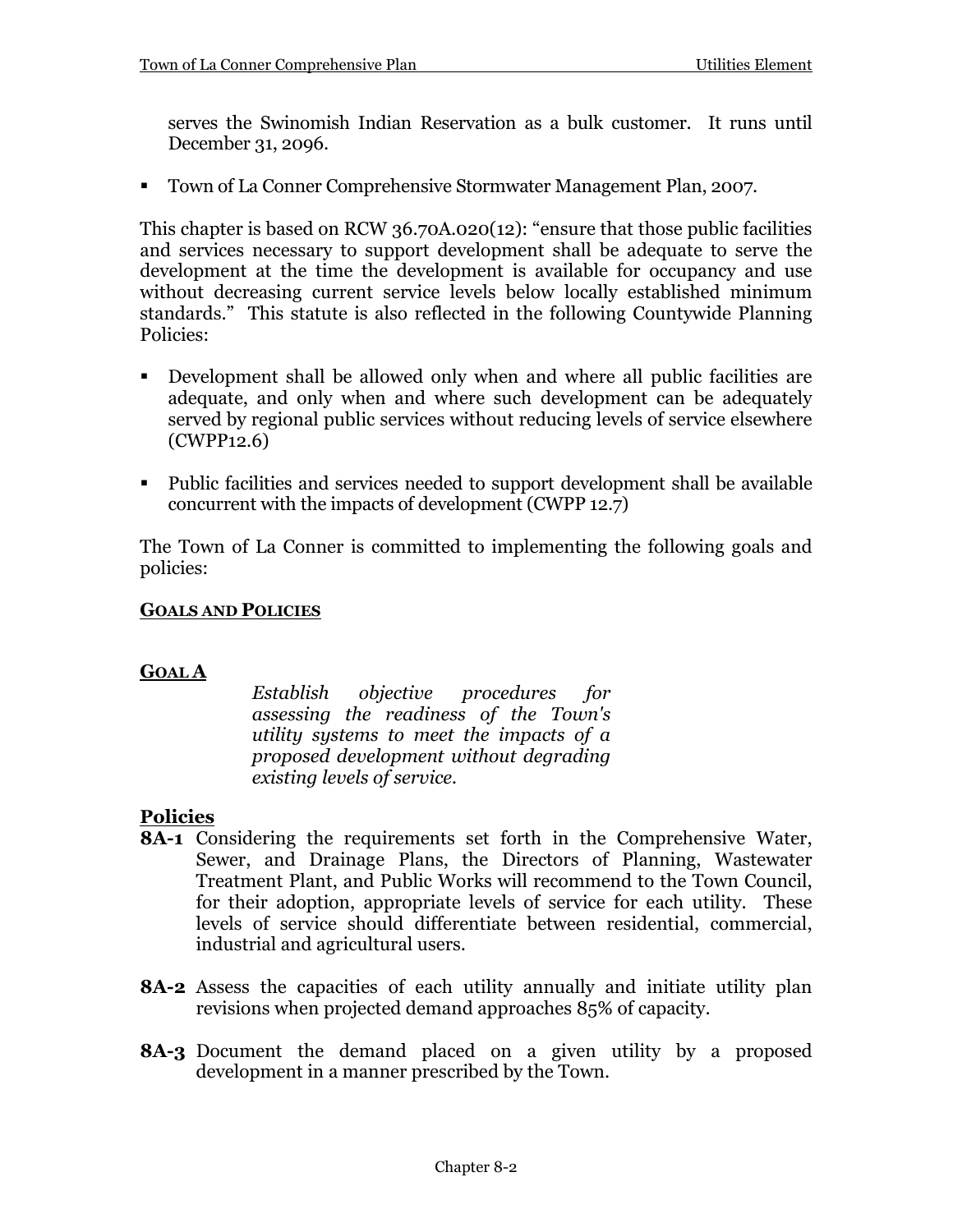**8A-4** The Finance Director and the Town Administrator should annually review general facility charges and hook-up fees to ensure that these charges/fees achieve cost recovery.

## **GOAL B**

*Integrate capital facility plans with projected capacity needs out to the year 2036.*

## **Policies**

- **8B-1** Conduct planning for utilities on a regional basis; detail planning and coordination with Skagit County, other governmental agencies and providers, and private providers.
- **8B-2** Review for revision the comprehensive utility plans of the various providers in the La Conner service area to define potential impacts on Town utilities and estimate capacity needs for the current planning horizon.
- **8B-3** Work directly with franchise holders to encourage planning and investment to meet capacity needs for the Town and the surrounding area.
- **8B-4** Maintain consistency between Comprehensive Plan land use and comprehensive utility/capital facility plans.

# **GOAL C**

*Promote joint use of transportation rightof-ways and utility corridors with private utility providers.*

## **Policies**

 $\overline{a}$ 

- **8C-1** Develop agreements with private utility providers and public agencies as required facilitating joint use of utility corridors and public right-of-ways.[1](#page-2-0)
- **8C-2** Review applications and permit processes to ensure that all utilities affected by a proposal are reviewed in a single process.
- **8C-3** Locate utilities within public right-of-way whenever possible.
- **8C-4** Establish appropriate easements and agreements on private property as part of the permitting process.
- **8C-5** Place antennas on existing towers, buildings, or other structures, where possible.

<span id="page-2-0"></span> $1$  These agreements will set forth standards for locating utilities in public rights of way, and they will, to the maximum extent feasible, locate utility lines so as not to adversely affect future expansion or upgrades of the right of way.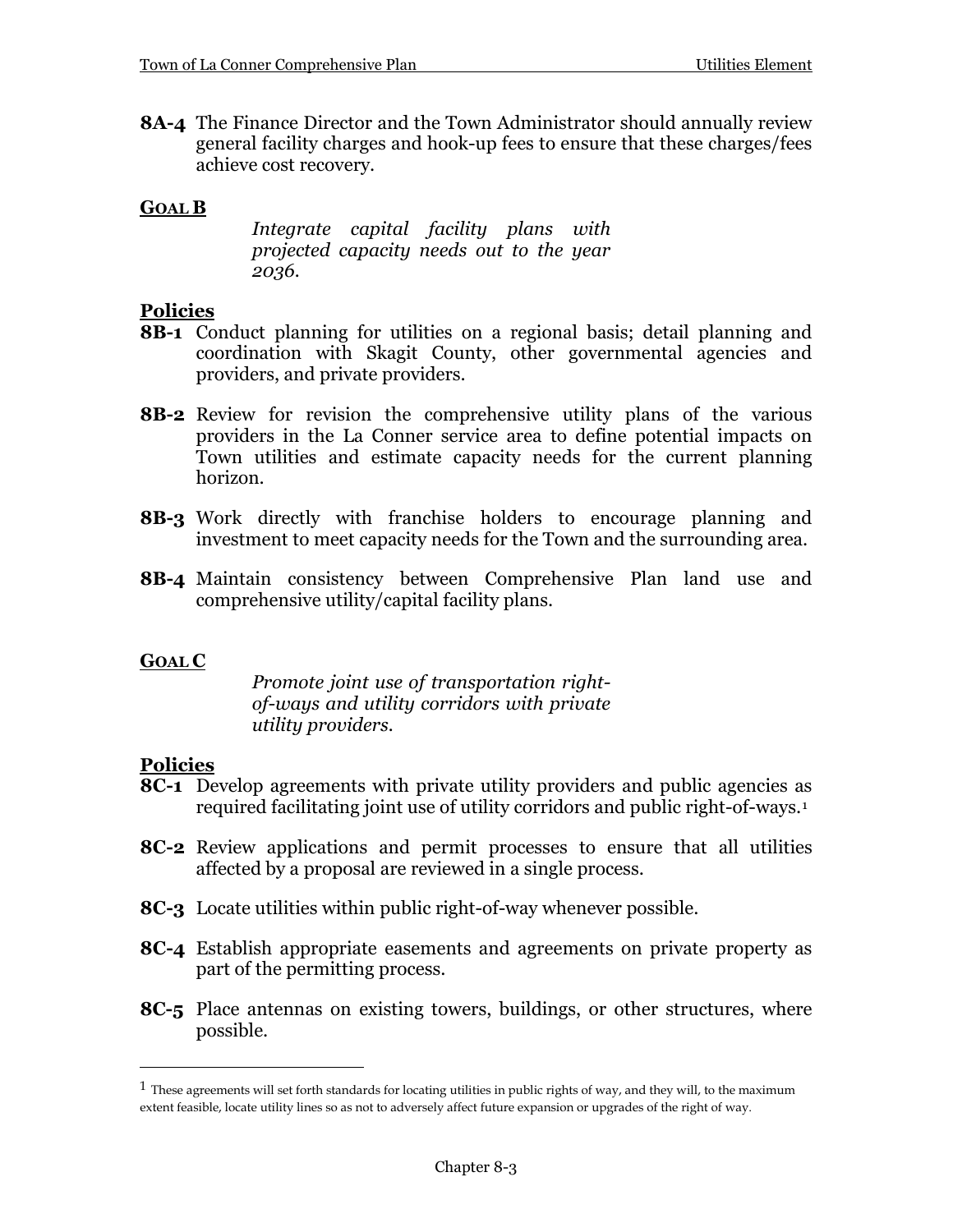## **GOAL D**

*Locate utility facilities in an environmentally sensitive manner.*

## **Policies**

- **8D-1** Ensure utility providers avoid placing facilities in areas defined as environmentally sensitive or critical areas unless there are no feasible alternatives and only after a site assessment and mitigation plan has been approved under the provisions of the critical areas ordinance.
- **8D-2** Ensure utility providers use construction and design standards that are environmentally sensitive, safe, cost-effective, and consistent with best management practices.

## **GOAL E**

*Install underground utilities where possible.*

#### **Policies**

- **8E-1** Encourage utility providers to install utility lines underground.
- **8E-2** Use "local improvement districts" as a means to finance the undergrounding of utilities, if undergrounding of the existing overhead utilities is desired and is technically feasible.
- **8E-3** Include provisions to install emergency shut-offs for underground utilities in the event of disasters.

## **GOAL F**

*Encourage conservation of water and energy.*

## **Policies**

- **8F-1** Conduct a public education program to promote conservation of water and energy in conjunction with the required annual consumer confidence report.
- **8F-2** Maintain an aggressive water leak detection program, utilizing outside technical assistance where necessary.
- **8F-3** Consider pricing structures that encourage conservation and usage reduction.
- **8F-4** Support electric and natural gas utility providers that conduct energy conservation programs for customers.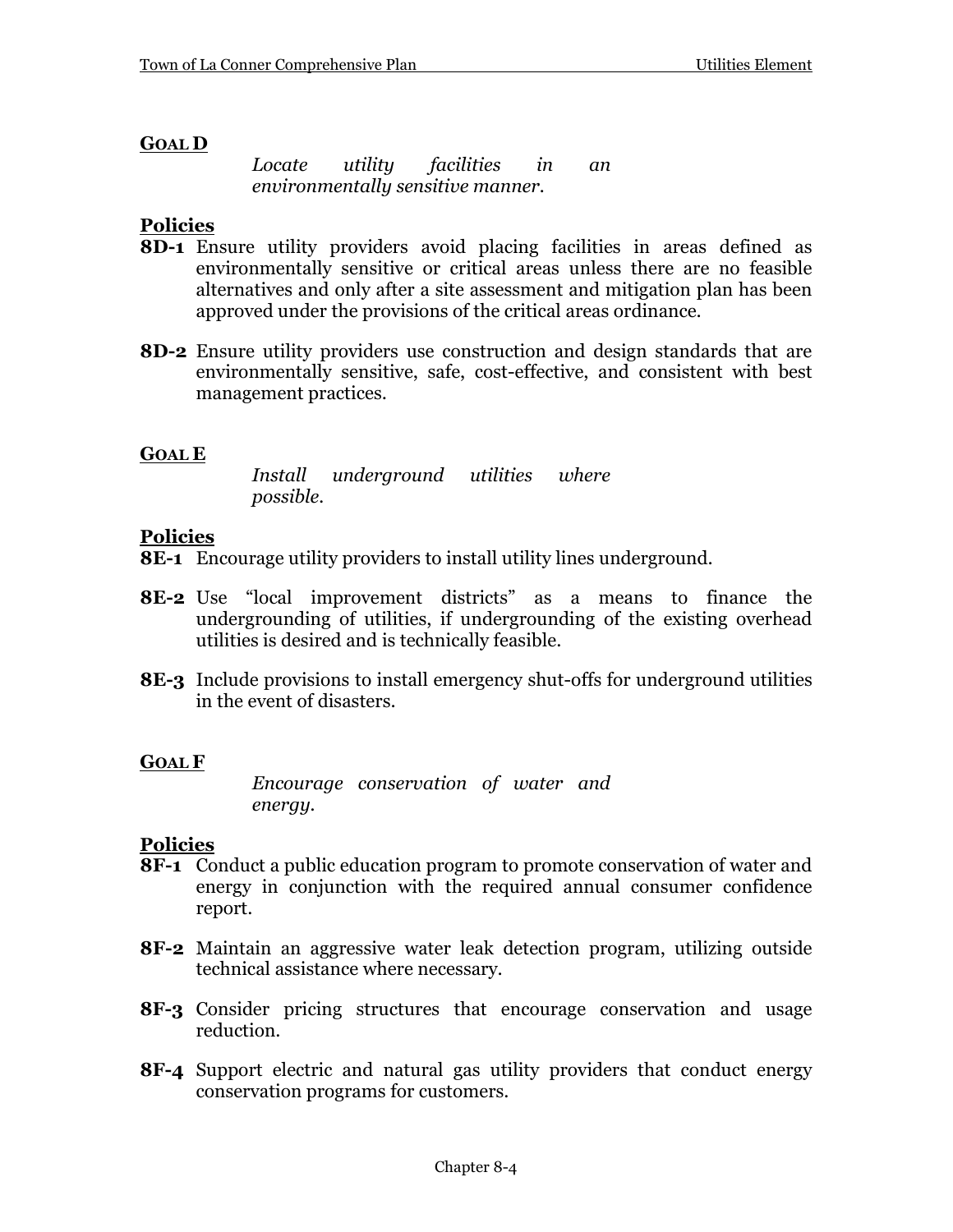- **8F-5** Be a leader by example to the public by making every effort to reduce water and energy consumption in government facilities.
- **8F-6** Adopt development codes that are receptive to new ideas and technologies for reducing water and energy consumption.

## **Water**

#### **GOAL G**

*Deliver a safe and reliable supply of potable water to all customers within the service area.*

#### **Policies**

- **8G-1** Maintain a close working relationship with the Anacortes Public Works Department in order to ensure high water quality and adequate supply.
- **8G-2** Inspect the Town's water tank on a regular basis for structural integrity and cleanliness.
- **8G-3** Maintain a system for users to report problems with the water system and to document action taken.

## **GOAL H**

*Reduce unaccounted-for water to less than American Water Works Association (AWWA) standards.*

## **Policies**

- **8H-1** Conduct a public relations program to remind customers to report inordinately high water bills and obvious leaks.
- **8H-2** Conduct monthly reconciliation between water purchased and water billed.
- **8H-3** Obtain professional assistance, when deemed necessary, to trace and repair water system leaks.

## **GOAL I**

*Plan for capital improvements that will ensure that the urban level of service standards for water, as outlined in the Skagit County Coordinated Water System Plan, are met.*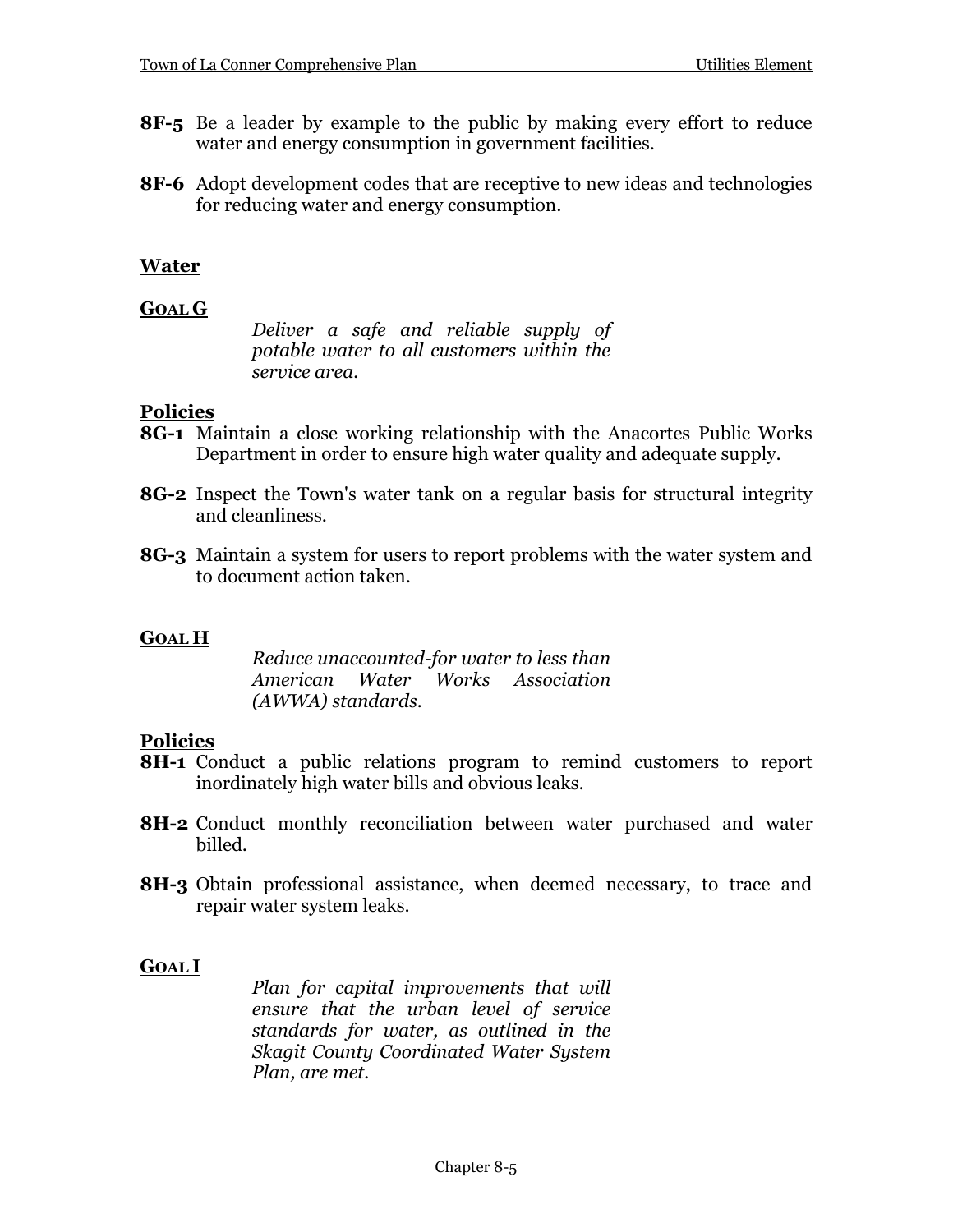## **Policies**

- **8I-1** Implement the list of capital improvements shown in the Water Comprehensive Plan.
- **8I-2** Update the Capital Facilities Plan per the 6-year plan cycle to include those items listed in the Water Comprehensive Plan.
- **8I-3** Assess the funding necessary to meet the capital improvements and conduct a trade-off analysis of borrowing vs. rate-based financing annually.
- **8I-4** Work with entities within the service area but outside the corporate limits, such as the Skagit Beach Homeowners' Association, to improve fire flow in that area.
- **8I-5** Assess rate parity among categories of water users in conjunction with updating of the Comprehensive Water System Plan.

## **GOAL J**

*Ensure that fire flow capacities are met throughout the town.*

## **Policies**

- **8J-1** Complete the list of fire flow improvements outlined in the Water Comprehensive Plan.
- **8J-2** Establish a program for periodic testing of fire hydrants.

#### **GOAL K**

*Investigate the feasibility of an alternate source of potable water.*

## **Policies**

- **8K-1** Investigate with Skagit County Public Utility District the costs and legalities involved in installing an intertie from the Fire Station east along Chilberg Road to Hulbert Road.
- **8K-2** Coordinate with other purveyors of water and participate in wheeling of water when necessary.

## **Sewer**

#### **GOAL L**

*Update the wastewater treatment plant with the latest technology and equipment.*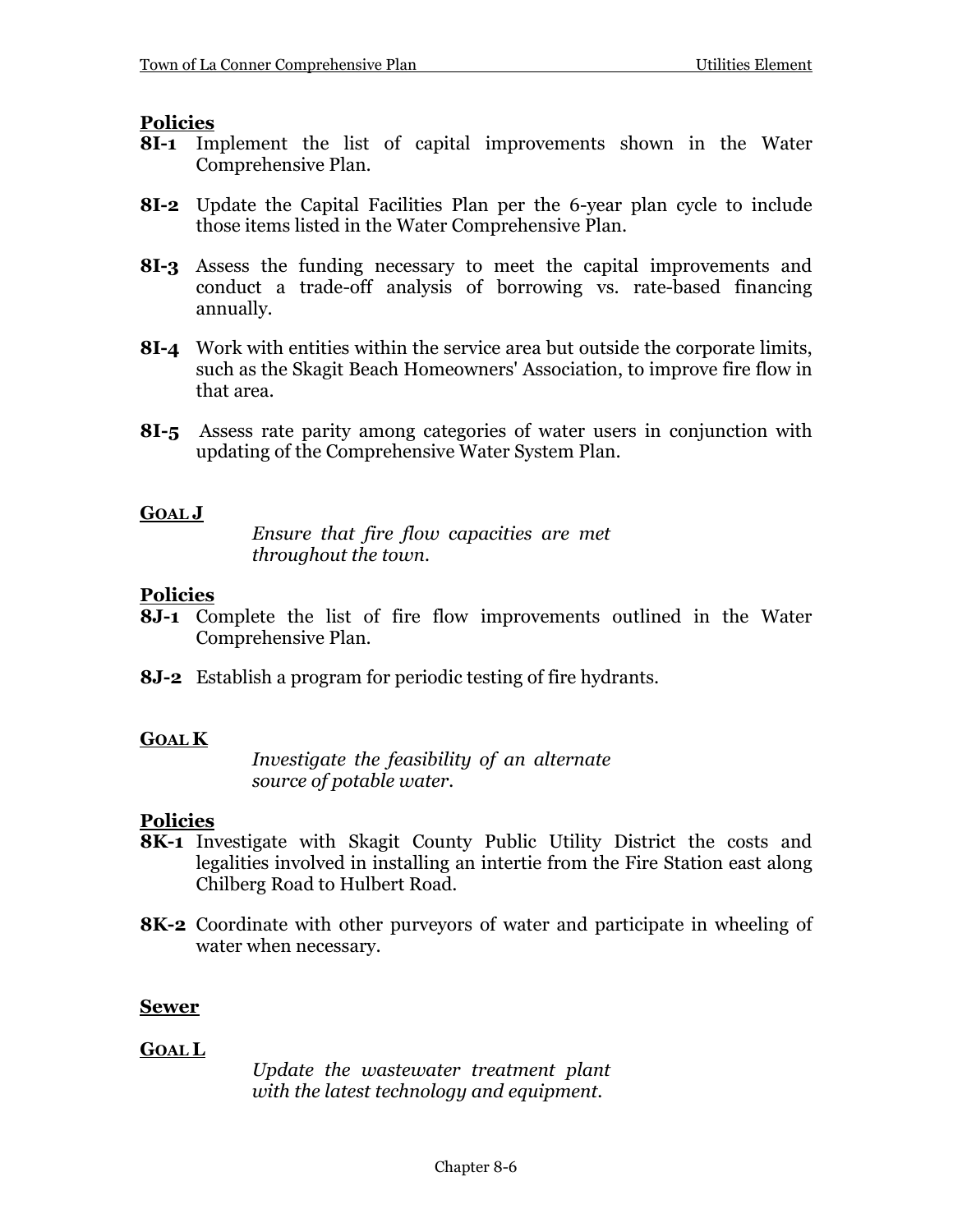## **Policies**

- **8L-1** Implement the list of improvements scheduled in the Wastewater Comprehensive Plan.
- **8L-2** Plan for financing capital improvements to the year 2036.
- **8L-3** Participate in Association of Washington Cities (AWC), Washington Cities Insurance Authority (WCIA), and American Water Works Association (AWWA) programs to stay abreast of new industry standards and new technologies in wastewater treatment, as well as litigation affecting wastewater services.

## **GOAL M**

*Eliminate inflow and infiltration (I&I) as much as possible.*

## **Policies**

- **8M-1** Evaluate water usage vs wastewater treatment for in-town usages to estimate I&I.
- **8M-2** Analyze current video inspections and conduct new video inspections of sewer mains and major collectors to determine the appropriate I & I program approach.
- **8M-3** Budget sufficient resources for replacement or repair of leaking collection system components.

#### **GOAL N**

*Implement the provisions of the National Pollution Discharge Elimination System (NPDES) for controlling the effluent volume and strengths from external industrial users.*

## **Stormwater Drainage**

#### **GOAL O**

*Implement the provisions of the 2007 Stormwater Management Plan.*

## **Policies**

**8O-1** Update regularly the engineering and financial planning required to achieve the improvements identified within the 2007 plan that are applicable during the 2036 planning horizon.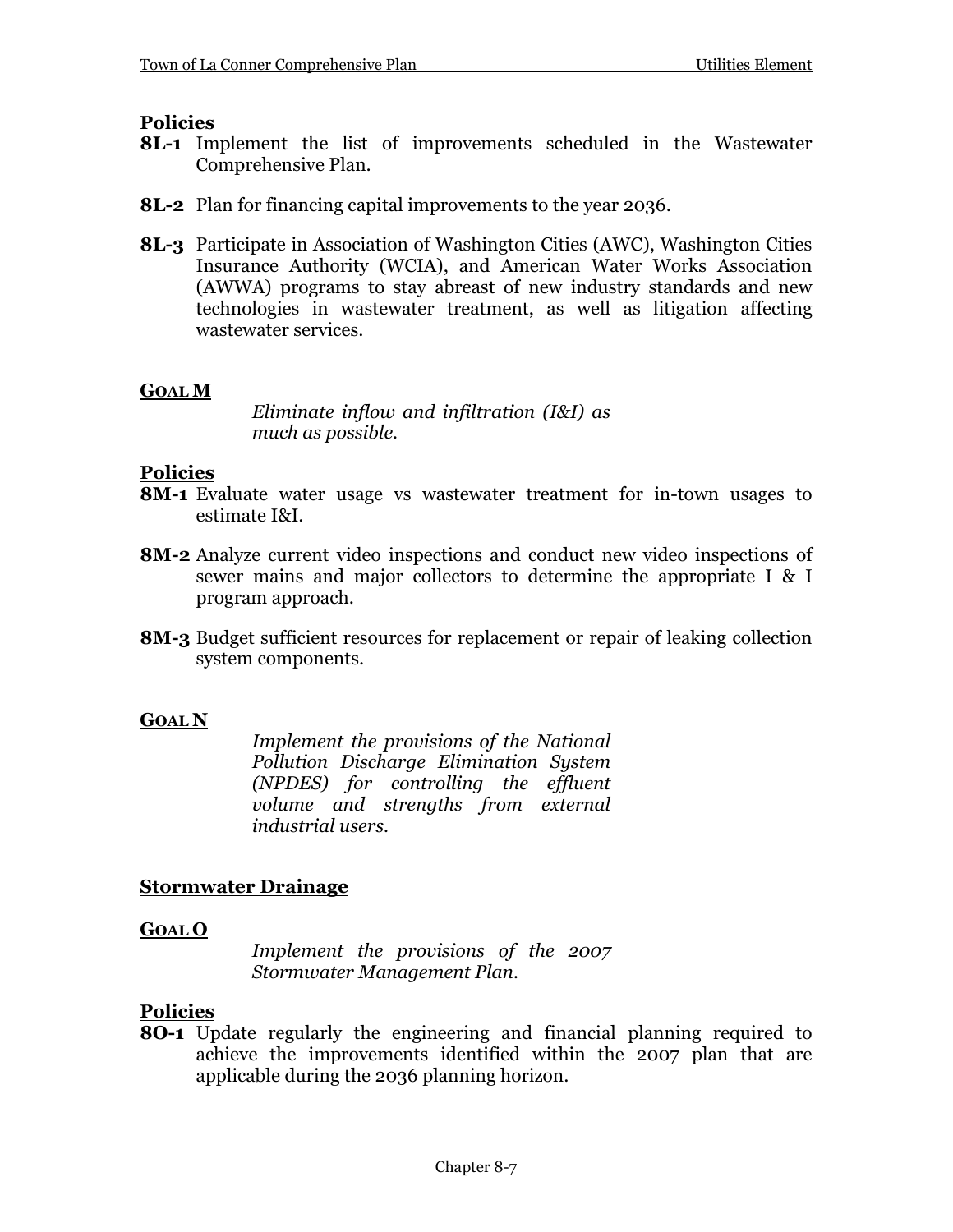- **8O-2** Seek financial assistance through Skagit County and through the Public Works Trust Fund.
- **8O-3** Incorporate provisions of the 2007 Stormwater Management Plan as necessary in the annual update of the Capital Facilities Plan.

#### **GOAL P**

*Seek non-structural solutions to drainage problems.* 

#### **Policies**

- **8P-1** Encourage new development to reduce impervious surfaces to a minimum.
- **8P-2** Recognizing the limitations on those properties within the 100-year floodplain, encourage all property owners to install on-site retention systems where feasible.
- **8P-3** Do not allow adverse impacts of new development storm water runoff to neighboring properties.

#### **GOAL Q**

*Eliminate the discharge of untreated stormwater not exempted from the Stormwater Management sections of the Uniform Development Code (UDC) into the Swinomish Channel.*

#### **Policies**

- **8Q-2** Require oil separators on discharges that cannot be connected to the Phase I system.
- **8Q-3** Enlarge and improve the biofiltration system installed at the Sullivan Slough site in order to accommodate all of the flows from the Town.
- **8Q-4** Monitor and enforce stormwater treatment standards and system maintenance for independent systems (i.e. Port of Skagit County and La Conner School District).
- **8Q-5** Pursue grants and low-interest funding through Federal, State and county programs for salmon recovery, clean water act, and county sales tax rebates.

## **Private Utilities**

#### **GOAL R**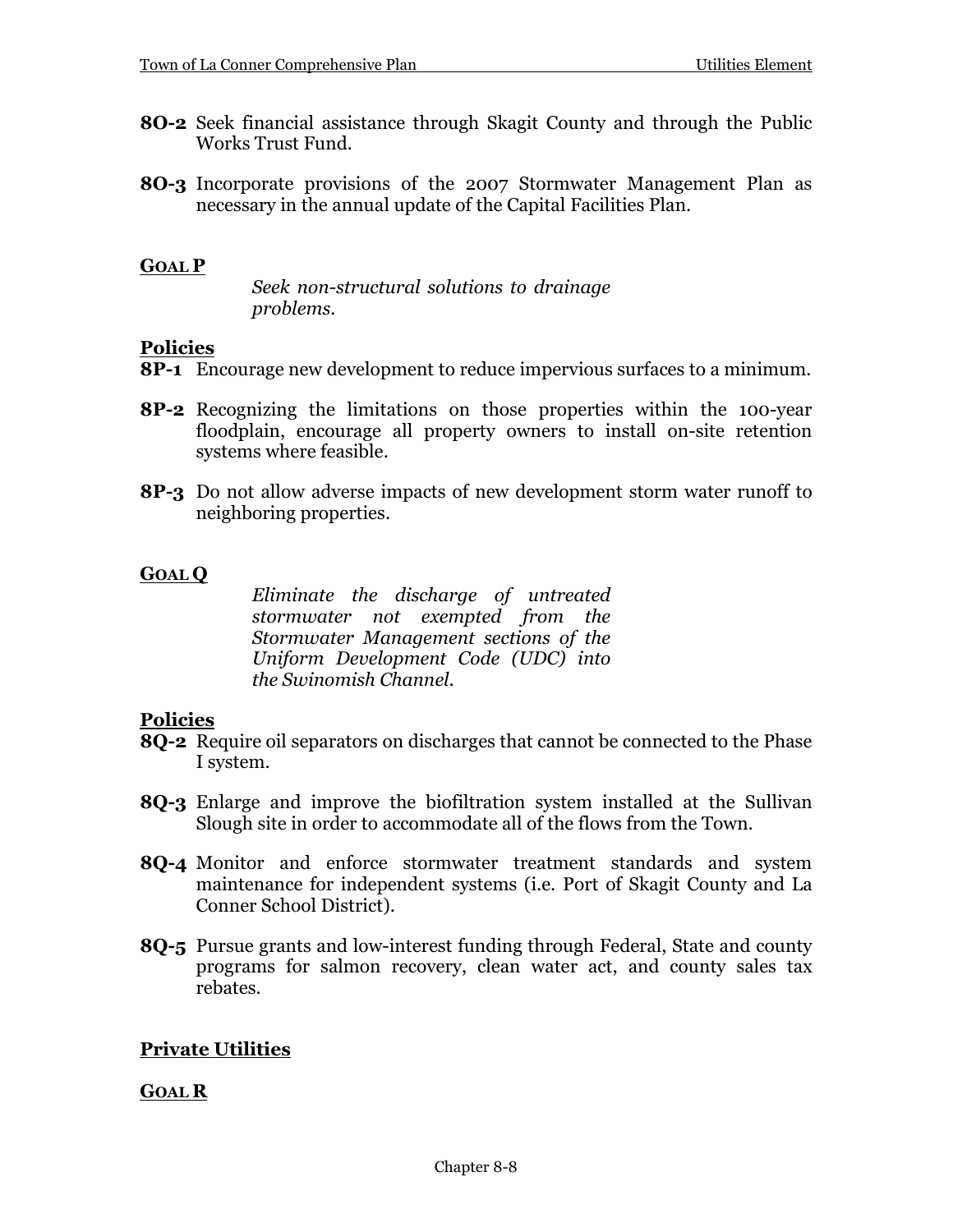*Coordinate with all private utility providers to ensure that service capacities will accommodate growth to the year 2036 and that these capacities will be in place at time of occupancy.*

## **Policies**

- **8R-1** Involve private utility providers in the updates of the Comprehensive Plan by requesting their comments before adoption by the Town Council.
- **8R-2** Participate in regional planning programs sponsored by the major utility providers and by Skagit County.
- **8R-3** Invite utility providers to participate in pre-construction meetings.
- **8R-4** Keep utility providers up to date on the Town's Capital Facilities Plan and describe the impacts that will be felt by these utilities.
- **8R-5** Ensure, through a checklist, that all utility services are on site and available for use prior to approving the certificate of authorization.

#### **GOAL S**

*Work with private utility providers to deliver economical and environmentally sensitive services to the people and businesses of La Conner.* 

#### **Policies**

**8S-1** Grant franchises that reflect the market rate for use of town right-of-ways or public properties.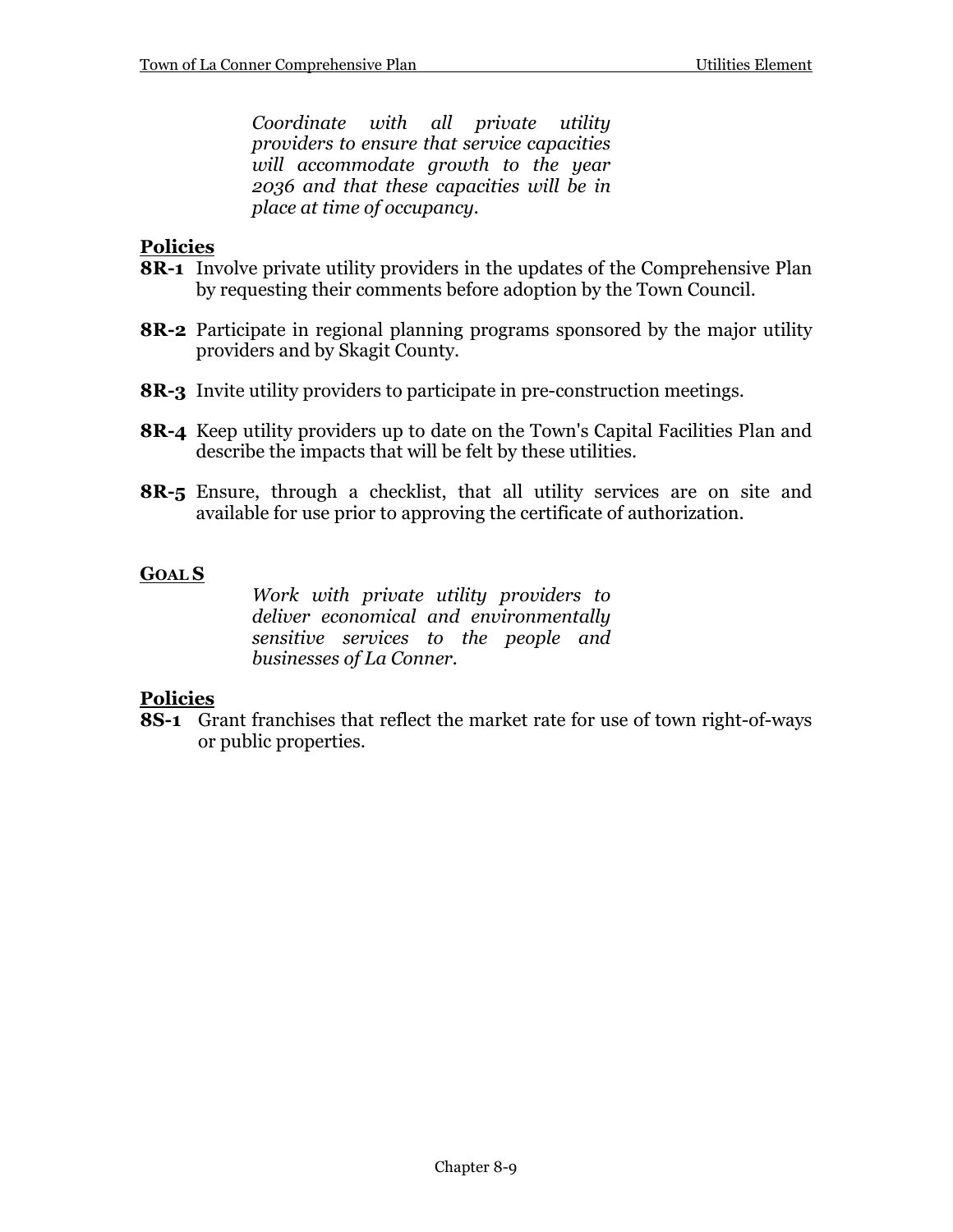## **APPENDIX 8A**

#### **INVENTORY AND ANALYSIS**

## **Water**

**Overview:** The La Conner water system is connected to the City of Anacortes' transmission main in a vault located immediately west of the intersection of La Conner-Whitney Road and Young Road (approximately four miles north of town). The City of Anacortes has historically been the sole purveyor of water to the Town, commencing in the 1920's. The Town of La Conner has no ground water used for public water supplies. Under the Skagit County Coordinated Water System Plan, the City of Anacortes is a senior water rights holder for Skagit River water withdrawal. The Town's most recent contract amendment with Anacortes was signed in 2017 and provides for annual updates of water allocation, fixed, variable, debt service and capital charges. The Town has regularly participated in the system review and cost allocation sponsored by the City of Anacortes, normally every three years. The Anacortes water is fluoridated. However, the Town of La Conner's water is chlorinated, not fluoridated.

**Service area:** The Skagit County Coordinated Water System Plan designated the Town of La Conner as water purveyor for the Town proper, Shelter Bay (bulk customer), and the rural area between the Swinomish Channel and La Conner-Whitney Road, north to the Farmhouse Inn and the Shell convenience store at Highway 20. This includes:

- The Skagit Beach plats, but does not include the Telegraph Slough area. On the east side of La Conner-Whitney Road the service area includes the West one half of Sections 8, 17, and 20 in Township 35 N, Range 3 E, W.M.
- The McGlynn Island area south of town is not in the service area. Of the total 621 customers, 501 are in town and 119 are in the rural area, four of which are agricultural users with seasonal hydrant permits.
- The Shelter Bay Community, Inc. is counted as one customer; however they currently have approximately 900 hookups. Shelter Bay's they currently have approximately 900 hookups. population currently ranges from 1,800 to 2,000. They have an additional 56 lots to develop.

**Contractual agreements:** The contract with the City of Anacortes is amended with new fixed and variable rates on April 1 of each year. The current contract includes fixed operating costs of \$10,057.10 per month and Capital Costs/Regional System of \$12,588.87 per month.. The contract may be terminated with one-year notice. The contract with the Shelter Bay Community provides for annual rate setting, meter calibration, and also requires one-year notice to terminate. There is no contract with the Skagit Beach Homeowners' Association.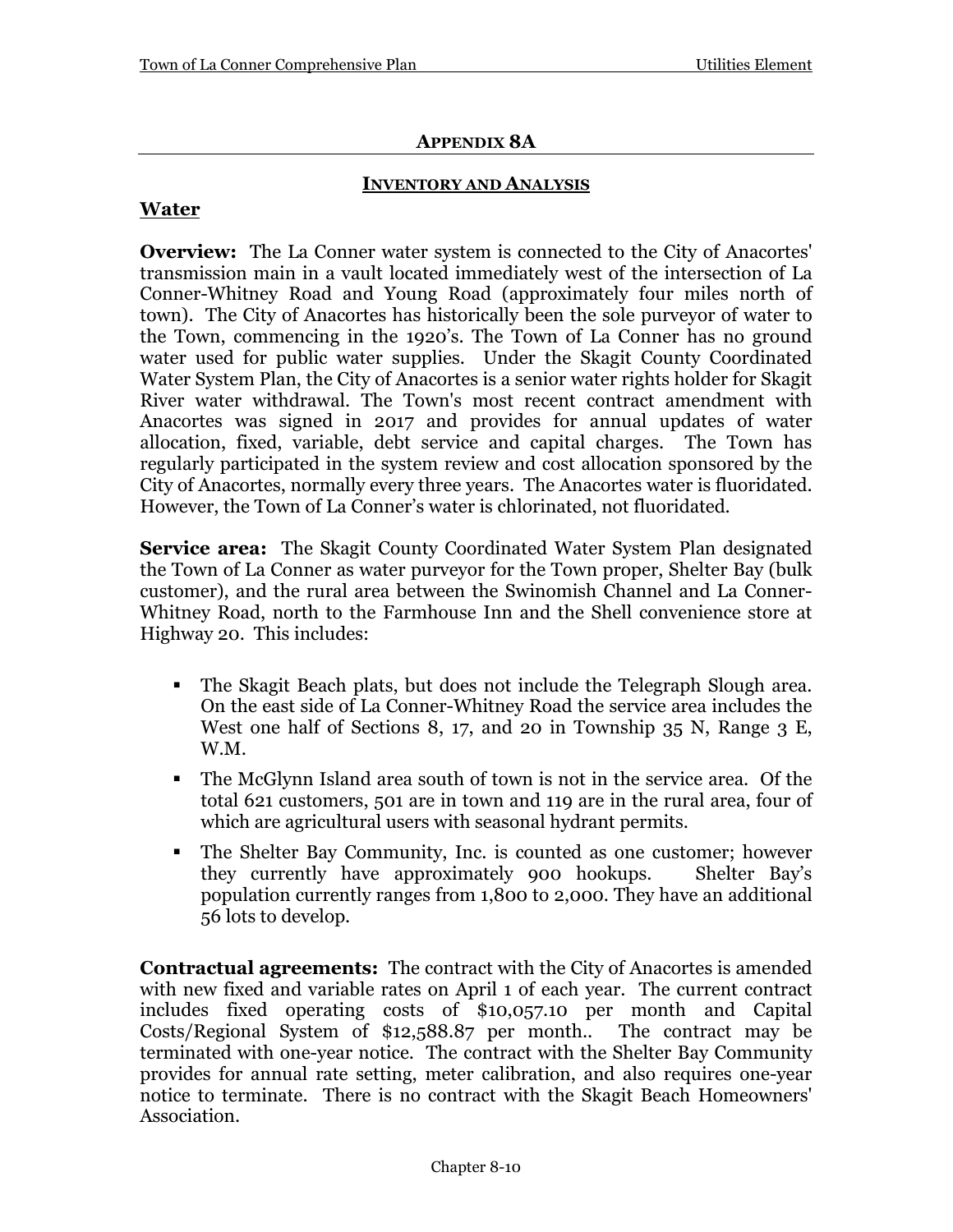**Capacities** The Town has a 20 year agreement with the City of Anacortes (2017- 2036) for potable water supply of up to 162.0 million gallons per year. The Town has a Wholesale Agreement with the Shelter Bay Community for up to 75 million gallons per year. The Town storage tank is located on the north side of Pioneer Park and has a capacity of 1.5 million gallons and is adequate to provide the required 2 days of emergency supply. The reservoir provides fire-suppression and pressure balancing for the Town only. It was overhauled in 2001. The distribution lines are primarily trancite (asbestos cement), with ductile iron and C-900 being installed as replacements are needed. The high pressure transmission mains consist of one 8 inch and one 14 inch line coming from the Anacortes transmission vault at Young Road. The Skagit County Coordinated Water System Plan assigned the La Conner system ID no. 433500 under the State Department of Health, with unlimited Equivalent Residential Units (ERU's).

In 2018 the Town experienced significant breakages in the transmission mains in the section of pipes between Young Road and McClean/Downey Road. As a result, immediate repairs were necessary. The Town secured a loan to allow for the replacement of 7600 linear feet of the two transmission lines (14" and 8") with a 16" water main between Young Road and Mclean/Downey Road. This is the first phase of a planned three phase approach to replace the entire length of the distribution line. Construction is anticipated to be completed by December 2018.

**Debt:** In August of 2018 the Town financed a one million dollar loan for Phase One of the water line replacement project. The loan is for 20 years with payoff scheduled for June of 2038.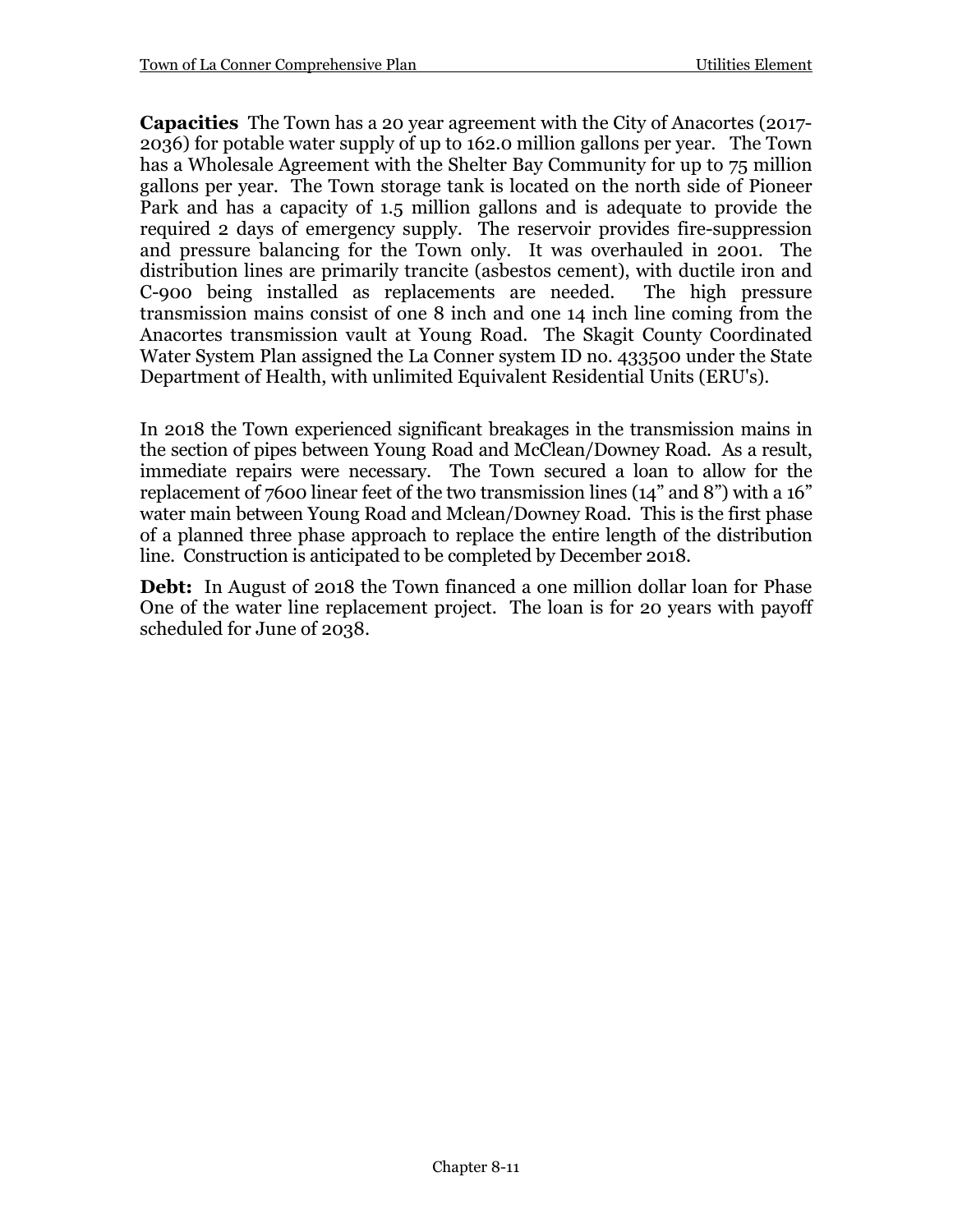| Location                                                   | <b>Item</b><br>Days/Year             | <b>Year Average</b><br>2014 | <b>Year Average</b><br>2015 | <b>Year Average</b><br>2016 | 3-Year Average<br>2014-2016 |  |
|------------------------------------------------------------|--------------------------------------|-----------------------------|-----------------------------|-----------------------------|-----------------------------|--|
| <b>Residential</b><br><b>Town</b>                          | % of Total                           | 12.4%                       | 10.5%                       | 11.2%                       | 11.3%                       |  |
|                                                            | # of Accounts                        | 324                         | 324                         | 328                         | 325                         |  |
|                                                            | Total Use (CF/year)                  | 1,956,631                   | 2,005,339                   | 1,918,494                   | $\overline{1,}960,155$      |  |
|                                                            | Average Day Use (gpd)                | 40,098                      | 41,096                      | 39,209                      | 40,170                      |  |
|                                                            | Average Use (gpd/conn)               | 124                         | 127                         | 120                         | 123                         |  |
|                                                            | <b>Estimated ERU's</b><br>% of Total | 304                         | 311<br>11.2%                | 297<br>11.0%                | 304<br>12.0%                |  |
|                                                            | # of Accounts                        | 14.0%<br>154                | 154                         | 154                         | 154                         |  |
| Commercial                                                 | Total Use (CF/year)                  | 2,216,692                   | 2,145561                    | 1,897,984                   | 2,086,746                   |  |
| <b>Town</b>                                                | Average Day Use (gpd)                | 45,427                      | 43,969                      | 38,789                      | 42,764                      |  |
|                                                            | Average Use (gpd/conn)               | 295                         | 286                         | 252                         | 278                         |  |
|                                                            | <b>Estimated ERU's</b>               | 344                         | 333                         | 294                         | 324                         |  |
|                                                            | % of Total                           | 0.5%                        | 0.4%                        | 0.4%                        | 0.4%                        |  |
|                                                            | # of Accounts                        | 12                          | 12                          | 12                          | 12                          |  |
| Irrigation                                                 | Total Use (CF/year)                  | 71,770                      | 76,529                      | 68,710                      | 72,336                      |  |
| <b>Town</b>                                                | Average Day Use (gpd)                | 1,471                       | 1,568                       | 1,404                       | 1,482                       |  |
|                                                            | Average Use (gpd/conn)               | 123                         | 131                         | 117                         | 124                         |  |
|                                                            | <b>Estimated ERU's</b>               | 11                          | 12                          | 11                          | 11                          |  |
|                                                            | % of Total                           | 2.8%                        | 8.9%                        | 1.6%                        | 4.6%                        |  |
|                                                            | # of Accounts                        | 23                          | 22                          | 24                          | 23                          |  |
| <b>Public</b>                                              | Total Use (CF/year)                  | 448,078                     | 1,697,724                   | 279,417                     | 808,406                     |  |
| <b>Town</b>                                                | Average Day Use (gpd)                | 9,183                       | 34,792                      | 5,710                       | 16,567                      |  |
|                                                            | Average Use (gpd/conn)               | 399                         | 1,581                       | 238                         | 720                         |  |
|                                                            | <b>Estimated ERU's</b>               | 70                          | 264                         | 43                          | 126                         |  |
|                                                            | % of Total                           | 8.6%                        | 7.7%                        | 8.4%                        | 8.2%<br>118                 |  |
| <b>Residential</b>                                         | # of Accounts<br>Total Use (CF/year) | 118                         | 118                         | 119                         |                             |  |
| County                                                     | Average Day Use (gpd)                | 1,355,622<br>27,781         | 1,481,233                   | 1,442,081                   | 1,426,312                   |  |
|                                                            | Average Use (gpd/conn)               | 235                         | 30,355<br>257               | 29,472<br>248               | 29230<br>247                |  |
|                                                            | <b>Estimated ERU's</b>               | 210                         | 230                         | 223                         | 221                         |  |
|                                                            | % of Total                           | 6.9%                        | 6.3%                        | 6.9%                        | 6.7%                        |  |
|                                                            | # of Accounts                        | q                           | Q                           | $\mathbf Q$                 | q                           |  |
| Commercial                                                 | Total Use (CF/year)                  | 1087650                     | 1206546                     | 1193646                     | 1162614                     |  |
| County                                                     | Average Day Use (gpd)                | 22289                       | 24726                       | 24395                       | 23826                       |  |
|                                                            | Average Use (gpd/conn)               | 2477                        | 2747                        | 2711                        | 2647                        |  |
|                                                            | <b>Estimated ERU's</b>               | 169                         | 187                         | 185                         | 180                         |  |
|                                                            | % of Total                           | 2.8%                        | 2.5%                        | 2.8%                        | 2.7%                        |  |
| Residential-                                               | # of Accounts                        | 41                          | 40                          | 40                          | 40                          |  |
| Multi                                                      | Total Use (CF/year)                  | 438362                      | 474004                      | 482398                      | 464921                      |  |
| <b>Town</b>                                                | Average Day Use (gpd)                | 8983                        | 9714                        | 9859                        | 9528                        |  |
|                                                            | Average Use (gpd/conn)               | 219                         | 243                         | 246                         | 236                         |  |
|                                                            | <b>Estimated ERU's</b>               | 68                          | 74<br>40.2%                 | 75                          | 72                          |  |
|                                                            | % of Total<br># of Accounts          | 44.9%                       |                             | 46.1%                       | 43.6%                       |  |
| Wholesale-                                                 | Total Use (CF/year)                  | 1<br>7092479                | 7703120                     | 7932420                     | $\mathbf{1}$<br>7576006     |  |
| <b>Shelter Bay</b>                                         | Average Day Use (gpd)                | 145347                      | 157861                      | 162116                      | 155256                      |  |
| County                                                     | Average Use (gpd/conn)               | 145347                      | 157861                      | 162116                      | 155256                      |  |
|                                                            | <b>Estimated ERU's</b>               | 1101                        | 1196                        | 1228                        | 1176                        |  |
|                                                            | % of Total                           | 7.1%                        | 12.4%                       | 11.5%                       | $10.\overline{5\%}$         |  |
|                                                            | $#$ of Accounts                      |                             | 8                           | 8                           | 8                           |  |
| Agriculture                                                | Total Use (CF/year)                  | 1128036                     | 2380490                     | 1980475                     | 1829667                     |  |
| County                                                     | Average Day Use (gpd)                | 23117                       | 48784                       | 40475                       | 37496                       |  |
|                                                            | Average Use (gpd/conn)               | 3302                        | 6098                        | 5059                        | 4891                        |  |
|                                                            | <b>Estimated ERU's</b>               | 175                         | 370                         | 307                         | 284                         |  |
|                                                            | % of Total                           | $100.0\%$                   | 100.0%                      | 100.0%                      | 100.0%                      |  |
|                                                            | # of Accounts                        | 689                         | 688                         | 695                         | 691                         |  |
| <b>TOTALS</b>                                              | Total Use (CF/year)                  | 15795320                    | 19170546                    | 17195625                    | 17387164                    |  |
|                                                            | Average Day Use (gal)                | 323696                      | 392865                      | 351430                      | 356318                      |  |
|                                                            | <b>Estimated ERU's</b>               |                             |                             |                             |                             |  |
|                                                            |                                      | 2452                        | 2976                        | 2662                        | 2699                        |  |
| $CF = Cubic Feet, gpd = gallons per day ERU = 132 ADD-gpd$ |                                      |                             |                             |                             |                             |  |

# Service Meter Record Annual Data Summary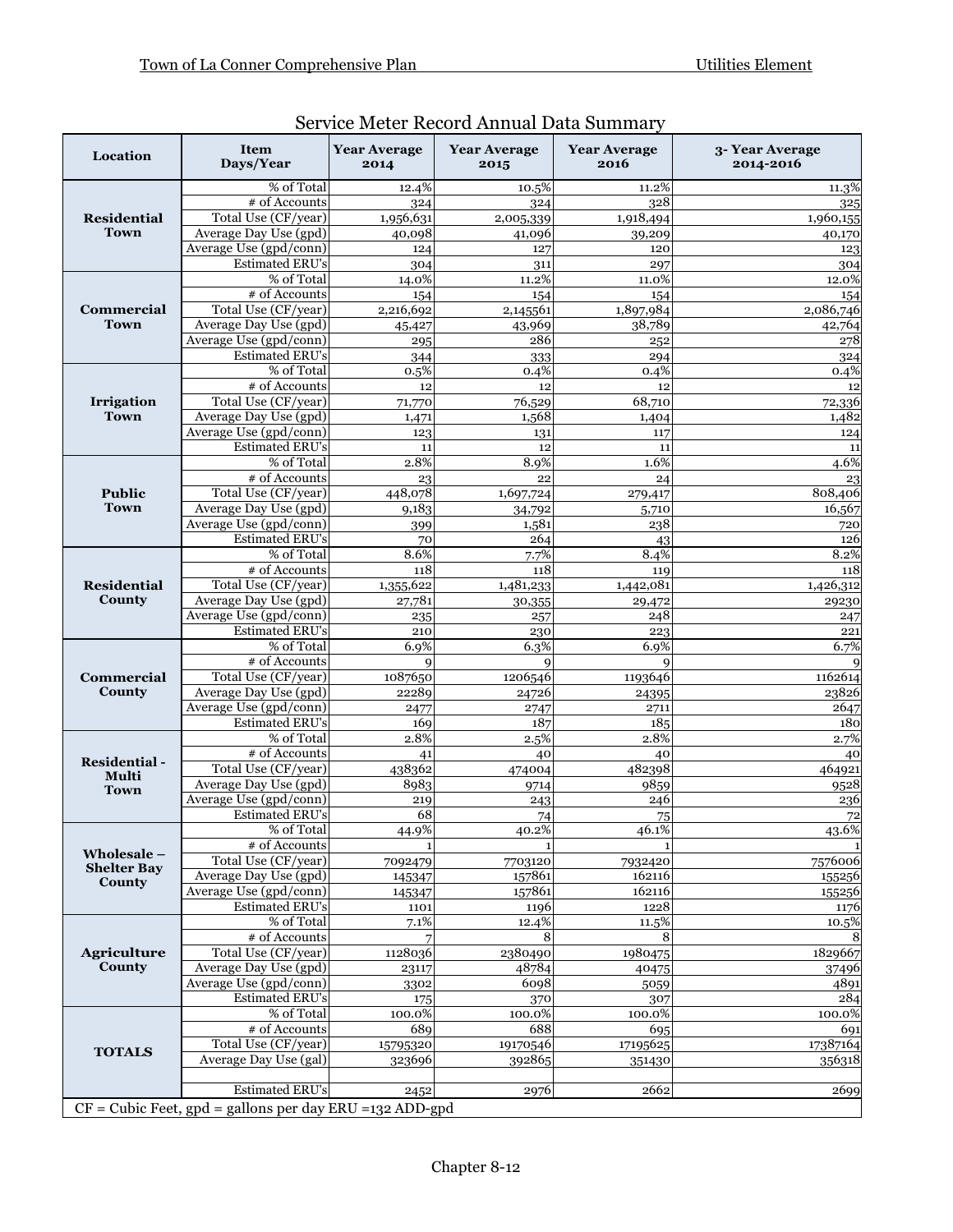## **Sewer**

**Overview:** The La Conner wastewater treatment plant is a regional plant. The plant is owned and operated by the Town of La Conner, but the Town is obligated under a contract with the Swinomish Indian Tribal Community that confers certain rights to the Tribe. It may serve a future role in development near the Town, i.e. areas such as Pleasant Ridge and Landing Road. The Town will continue coordination with the Skagit County Planning Department with regard to these areas.

The plant sits on a 9.5-acre tract east of the Town limits on land leased long-term from the Port of Skagit County. Co-location of the treatment plant with the fire plus the installation of a biofiltration swale for stormwater treatment, limit the amount of space available for future growth of the treatment plant.

**History:** Prior to 1976 the residents and businesses of La Conner utilized septic systems and, in some cases, discharged raw sewage into the Swinomish Channel. Using a federal grant for the treatment plant and a bond issue for the collector and interceptor systems, the town built a plant with a capacity of 225,600 gallons per day, with BOD at 574 pounds per day, and TSS at 470 pounds per day. The Indian Health Service contributed \$20,490 for the right to deliver wastewater from the Swinomish Village. In 1984, the Town and the Tribe signed an agreement, which documented the Tribe's allocation at 38,352 gpd and prescribed a "fair share formula" for pricing along with a procedure for arbitrating disputes. In 1993, the Town and the Tribe signed an agreement to expand the plant, and by December 1995, the Tribe had paid \$300,000 to purchase an additional 31,700 gpd, making their total 70,052 gpd. Skagit County Sewer District #1 contributed \$144,500 of the Tribe's share in order to hook-up the Shorewood, Snee-Oosh, Sunnyslope and Reef Point Lane plats. In May 1996 a Memorandum of Understanding between the Town and the Tribe awarded the Tribe an additional 32,300 gpd at no cost, making the Tribe's allocation 102,352 gpd. On December 28, 1997, the Town and the Tribe signed an agreement that superseded the 1993 agreement. This agreement provided for a major expansion of the treatment plant capacity and revised allocations as shown below:

|                                   | Plant*  | <b>Town</b> | <b>Tribe</b> |
|-----------------------------------|---------|-------------|--------------|
| Capacity gpd MMADF                | 520,000 | 345,000     | 175,000      |
| Capacity gpd AADF                 | 409,800 | 272,000     | 137,800      |
| BOD pounds/day at<br><b>MMADF</b> | 1,300   | 860         | 440          |
| TSS pounds/day at MMADF           | 1,100   | 730         | 370          |

## **Capacities:**

\* The MMADF, BOD and TSS limits were approved by the Department of Ecology in its NPDES dated February 1, 2014. It is due to be renewed February 1, 2019.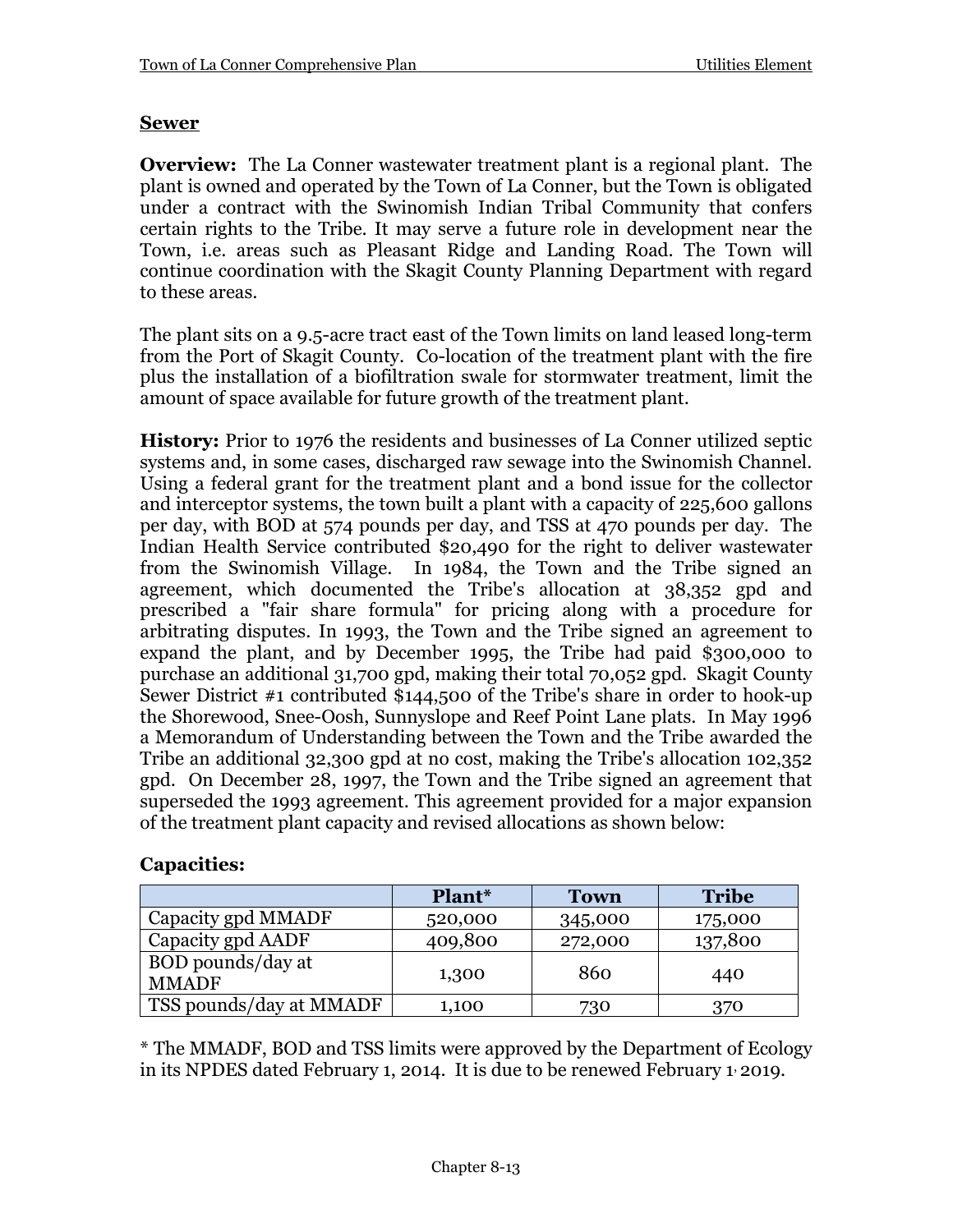**Service area:** In 1976, the service area was defined as the corporate limits of the Town of La Conner plus the Swinomish Village. Prior to that time the Shelter Bay developer was granted permission to build his own treatment facility, which has never been part of the regional system. Under the 1997 agreement with the Tribe, the Town is obligated to provide wastewater treatment services for the entire Swinomish Indian Reservation. In January 2005, however, the Town supported the Tribe's application for a grant to build a separate wastewater treatment plant near the northern boundary of the reservation. Any service area expansion to the north or east of Town will be subject to the planning criteria and development regulations adopted by Skagit County. Any allocation or sale of excess capacity in these areas will be subject to a first right of refusal by the Swinomish Tribe, as set forth in the 1997 agreement.

|                       | 2007       | 2010        | 2015         | <b>2016</b> | 2017        |
|-----------------------|------------|-------------|--------------|-------------|-------------|
| Total flow (gal.)     | 93,900,146 | 107,770,259 | 127,450,846  | 129,301,549 | 116,921,254 |
| Average gpd           | 257,261    | 295,261     | 349,180      | 354,251     | 320,332     |
| Tribe (gal)           | 27,066,837 | 28,409,371  | 22, 257, 146 | 31,199,651  | 27,546,783  |
| Town (gal)            | 66,833,309 | 79,360,888  | 105,193,700  | 106,101,898 | 89,374,471  |
| Outside waste (gal)   | 3,672,025  | 6,425,258   | 7,342,619    | 8,262,833   | 7,791,817   |
| <b>BOD</b> load (lbs) | 243,552    | 190,545     | 348,642      | 274,982     | 224, 275    |
| O&M cost              | \$397,196  | \$431,517   | \$563,789    | \$314,431   | \$355,337   |

#### **Usage Data (metered flow to wastewater treatment):**

# **Customer Classifications (Billed Sewer Usage):** (2017 data)

| Classification         | Number | Volume (cf) | % of Total |
|------------------------|--------|-------------|------------|
| Residential            | 365    | 2,042,550   | 24.9%      |
| Commercial             | 129    | 1,687,289   | 20.6%      |
| Schools                |        | 61,109      | 0.7%       |
| <b>Town Facilities</b> | 10     | 110,878     | 1.4%       |
| Port                   | 14     | 343,200     | 4.2%       |
| Tribe                  | 1(420) | 3,964,085   | 48.2%      |
| Total                  |        | 8,209,111   |            |

**Inflow and Infiltration[2](#page-13-0) (I&I):** Using the two tables above, the amount of unbilled wastewater can be estimated. It can be assumed that the majority of this wastewater is likely from "inflow and infiltration".

The above Customer Classification table for 2017 shows that total billed volume at the treatment plant was 8,209,111 cubic feet. The Tribe's volume was 3,964,085 cubic feet, therefore the volume from Town was 4,245,026 cubic feet. By multiplying the Town billed water usage by 7.48 (gallons per cubic foot), the amount of wastewater generated from known Town sources is 31,752,794 gallons.

<span id="page-13-0"></span><sup>&</sup>lt;sup>2</sup> Inflow is wastewater from other than sanitary sewer sources, such as roof drains hooked into the sewer lines. **Infiltration** is ground water from cracks in the interceptors, collectors, or sewer mains.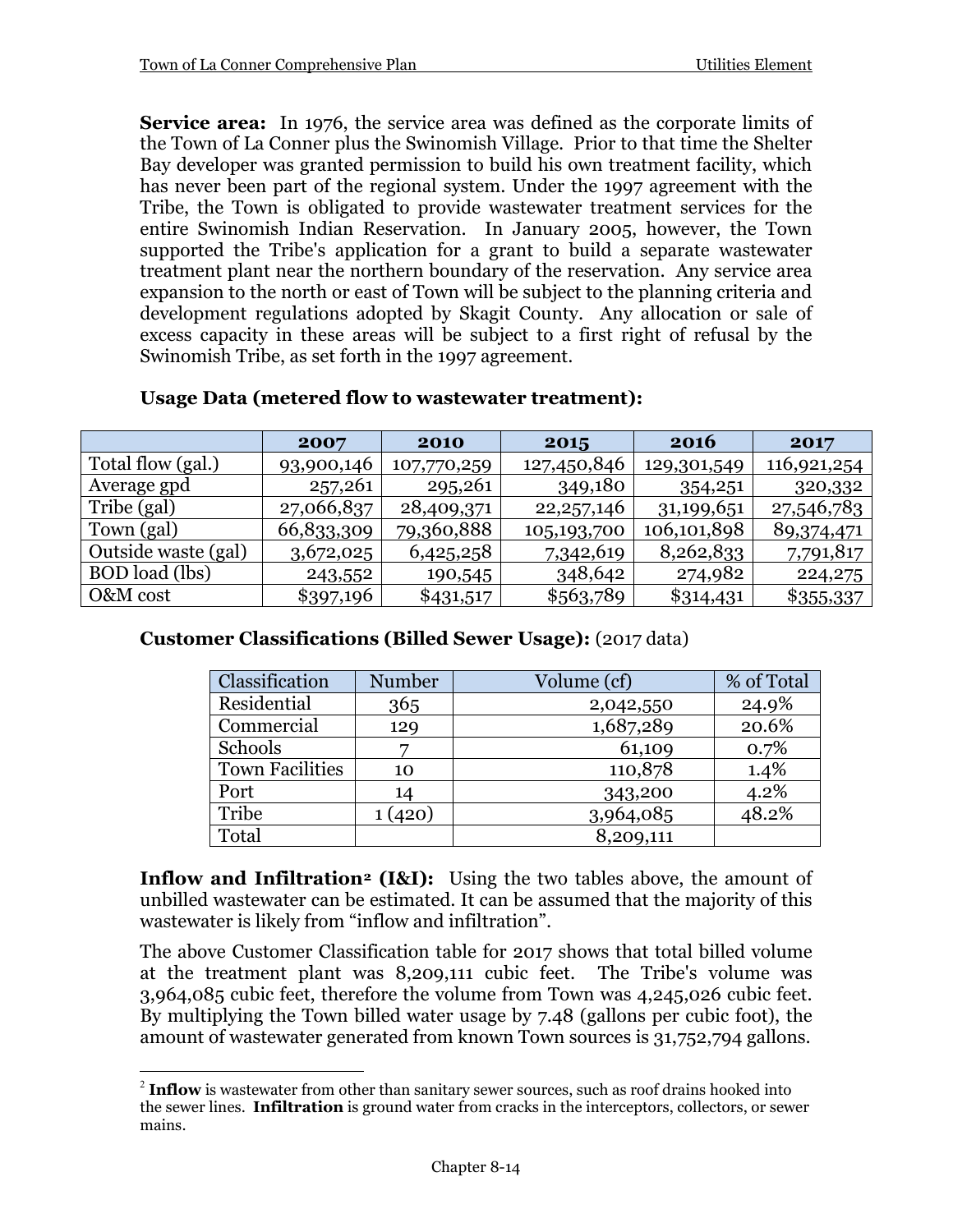The Usage Data chart shows that in 2017 the total wastewater flow from the Town was 89,374,471 gallons. The metered water usage from the Town minus the waste flow attributed to the Town should indicate an I&I estimate for the Town. The difference is 57,621,677 gallons. This equals 64% of Town flow.

I&I has been an issue for the Town and continues to be a growing issue. Excessive I&I has several negative results; the ratio for cost sharing with the Tribe is affected; energy and treatment resources are used unnecessarily, and O&M costs are higher. This problem should be reviewed and analyzed further by Town administration and sewer plant management to identify the sources of the unbilled wastewater.

## **Debt:** None

**Composting:** In 1996, after touring a number of municipal wastewater treatment plants, the Town began investing in a composting program as an alternative to commercial sludge disposal and land application. The demand for septage processing has increased over the years, and the Town has found this to be an excellent source of revenue, while eliminating the sludge disposal problem. Combined with this program is the sale of compost punch cards for individuals who wish to dispose of green waste and obtain finished compost product. The Town also sells compost product directly to soils retailers and commercial landscapers. This enterprise is separate from the 1997 agreement with the Swinomish Tribe.

#### **Stormwater Drainage**

**History:** Cedar box drains were used in the past to provide a rudimentary drainage system in certain portions of the Town. These systems have now failed. Community surveys have indicated that the highest priority for the citizens is to solve the drainage problems. In 1991 the Town obtained an FCAAP grant for a study to determine the best way to approach stormwater management. Public hearings were held, and the Town Council decided on a 25-year flood event as the basis for planning. Sturdy Engineers, Inc. was retained to do the study, and they produced a three phase plan that would provide in Phase I drainage for Morris Street and the north end. Phase II would provide drainage in the areas east of the hill and along Maple Avenue. Phase III would provide drainage to the south end and eliminate the pump station that currently pumps stormwater into the Swinomish Channel.

**Current Status:** Phase I was implemented with the Morris Street improvement project in 2003 and will be completed with lateral extensions north of Center Street in summer 2005. This involved the construction of a large subterranean pump station at Sixth and Morris to collect all of the stormwater on Morris and Center Streets, and convey it approximately 0.7 mile east to settling and infiltration ponds located south of the Public Works compound at Sullivan Slough. Stormwater from the north end of town no longer discharges into the Swinomish Channel. Another component of Phase I of this system consists of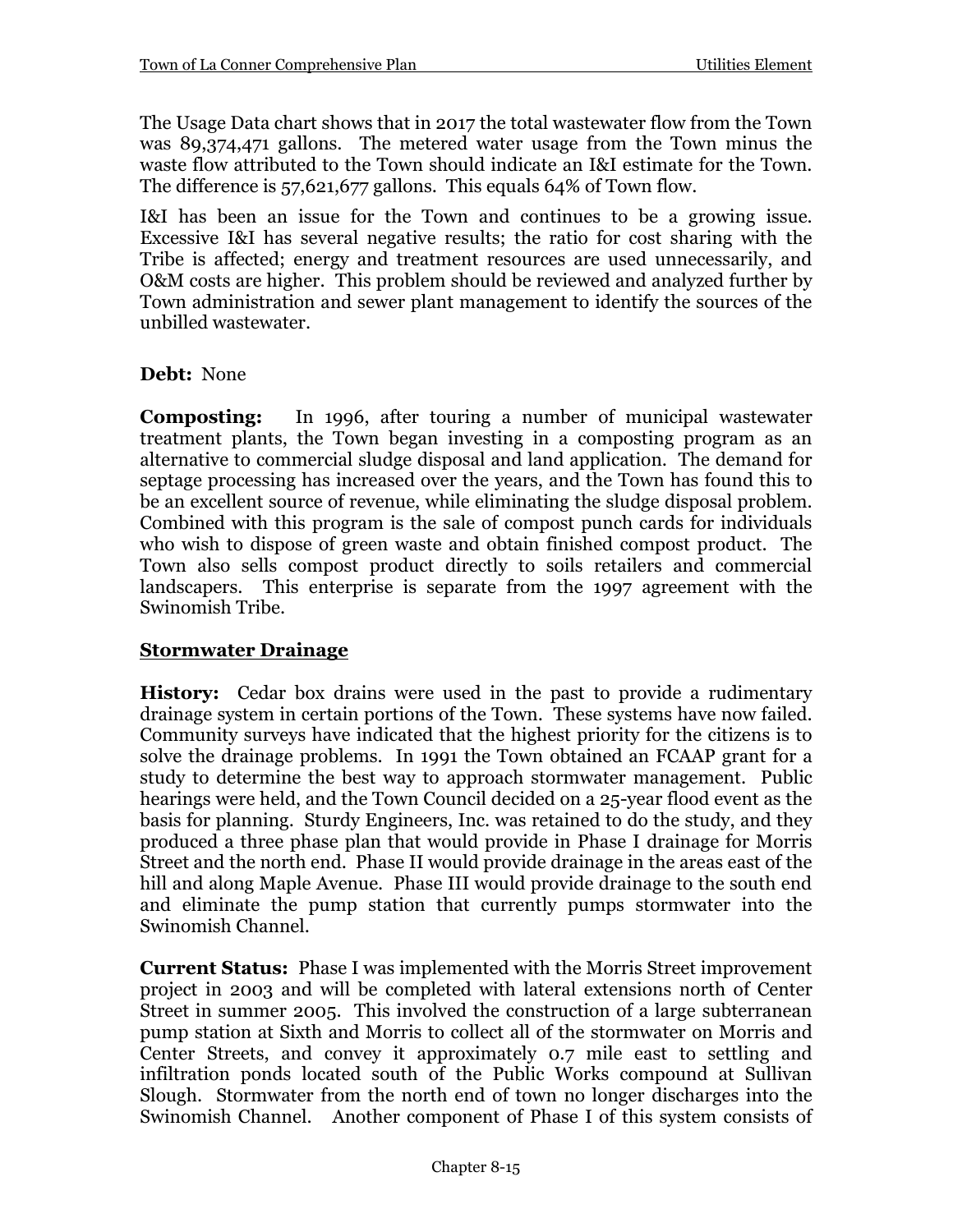two ponds. One pond serves as a settling pond for incoming stormwater, and the second pond is an infiltration/evaporation pond. Phase II entails constructing a 4.8 acre wetland and outfall to Sullivan Slough.

## **Capacities:**

Sixth & Morris pump vault<br>Second and Caledonia pump station 1,320 gallons per hour Second and Caledonia pump station

## **Future Needs:**

- 1. Funding to complete projects identified in the 2007 plan within the planning horizon.
- 2. Coordination with the Port of Skagit County to better control parking lot and maintenance yard run off.
- 3. Improved public relations programs to keep the ratepayers abreast of progress and enhance their support of the fees required to finance these improvements in the future.

**Debt:** In 2018 the Town made its final payment on its Public Works Trust Fund loan.

## **Private Utility Providers**

Natural Gas: Cascade Natural Gas in 2005 is the natural gas service provider in the Town of La Conner. The company has adequate infrastructure to meet the needs of the Town over the next 20 years, and it does not envision any major expansion of service in the areas around La Conner. In 2003, Cascade Natural Gas extended service across the Swinomish Channel by directional bore drilling beneath the channel following the old Morris Street bridge right-of-way.

Electric Power: Puget Sound Energy in 2005 is the electrical service provider in the Town of La Conner. PSE engineers have upgraded the reliability of the substation at the corner of La Conner-Whitney Road and McLean Rd., as well as improving the stability of the lines along McLean Rd. into Mount Vernon so that power failures in the Town have been greatly reduced. PSE has the capacity to serve the projected needs of La Conner for the next 20 years.

Telecommunications:

a. Telephone: Historically people's telephone service has been primarily land lines to their homes. With the advent of cell phones and more recently smart phones more and more people are served with wireless phone service only. A 2017 survey by the Center for Health Statistics indicates that nationwide almost 54% of households are served only by wireless telephone service. This goes up to 57% in the western US and to 70% for people between 23 and 34 years of age.